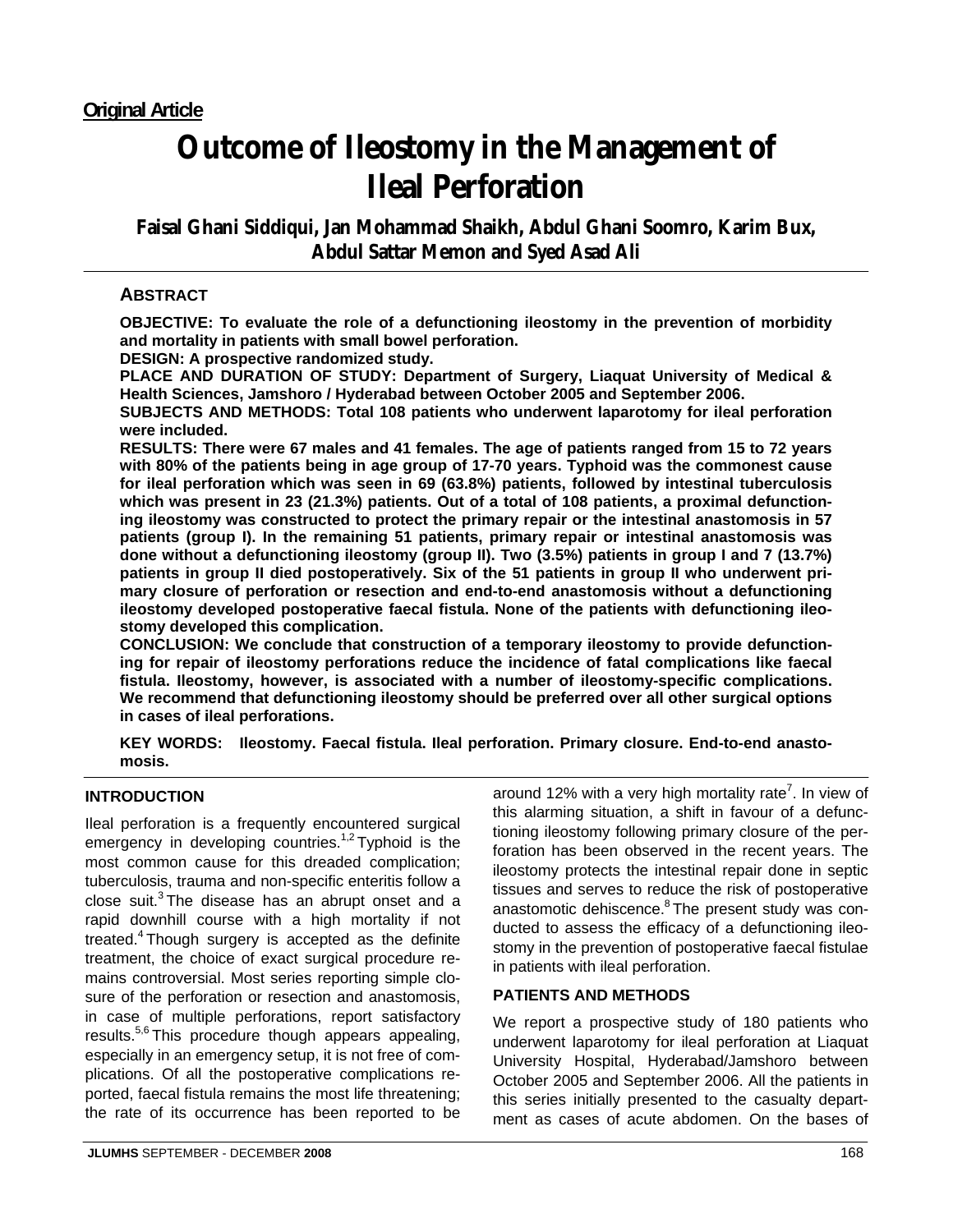history and physical examination, a provisional diagnosis of intestinal perforation was made. All patients were actively resuscitated and started on IV. Ampiclox and Metronidazole together with a third generation cephalosporin, available in this public sector hospital. Ultrasound abdomen, x-ray chest, and x-ray abdomen were done in all patients. Investigations to assess the cardiopulmonary and renal functions were also carried out. With the confirmation of the initial diagnosis of intestinal perforation, an emergency laparotomy was planned in all cases. Forty percent of the patients underwent laparotomy within the first 24 hours of the admission. Thirty-four percent of the cases were operated after 24 but before 48 hours while rest of the laparotomies were carried out beyond 48 hours. The delay in the surgery was attributable to a myriad of causes such as delayed referral of the patients from the rural health centres, patient's initial refusal to undergo surgery and delay in the availability of blood due to the nonavailability of the patient's relatives. At laparotomy, the peritoneal cavity was invariably found contaminated with faecal matter, pus and blood (in traumatic cases). Eighty-one (75%) patients had a single perforation with double perforation in 21 (19.5%) cases and more than 2 perforations in 6 (5.5%) cases. Out of a total of 108 patients, a proximal defunctioning ileostomy was constructed to protect the primary repair or the intestinal anastomosis in 57 patients (group I). In the remaining 51 patients, primary repair or intestinal anastomosis was done without a defunctioning ileostomy (group II). The selection of the patients for either of the procedure was done randomly by the flip of the coin. Patients under 12 years of age and those in whom the cause of acute abdomen was other than ileal perforation were excluded from the study. Biopsies from the edge of the perforation were taken in all but the traumatic cases and were sent for histopathology. A thorough peritoneal lavage with 2-3 litres of normal saline was performed before placing drains and closing the wound either as mass closure or in layers depending upon the operator's choice. All the loop ileostomies were done by a standard technique in the right lower quadrant of the abdomen. In 7 patients, the perforations itself were exteriorized as ileostomy. Three patients had to be shifted to the ICU postoperatively in view of their moribund condition. Rest were nursed in the surgical ward. All patients were followed for postoperative complications. The data of the patients wre collected on a specially designed proforma. The results were finally compared and concluded on SPSS version 10.

There were 67 (62%) males and 41 (38%) females. The age of the patients ranged from 15 to 72 years. The two groups were well matched for baseline clinical characteristics such as age, gender ratio and diagnosis **Table I**. The presenting symptoms in groups I and II respectively included: abdominal pain 100% and 100%; vomiting 77% and 80% and constipation 82% and 74%. Abdominal distension was present in 81% and 79% and abdominal tenderness in 80% and 76% of the patients. Seventy-two percent of patients had features of dehydration and 26% and 21% of patients had a low blood pressure at the time of admission. Hematological investigations revealed that majority of patients (87%) were anemic with hemoglobin level less than 10 g/dL. Other biochemical abnormalities are depicted in **Table II**. Fewer patients in group I had evidence of gas under diaphragm but this finding was not satisfactorily significant (34 of 57 patients compared to 40 of 51 patients). Eighty-one (75%) patients had a single perforation, 21 (19.5%) patients had two while 6 (5.5%) patients had more than two perforations. In 65% cases, the perforations were situated within 30 cm from ileocaecal junction with majority (62%) involving the antimesenteric border. The etiology of perforations in 108 patients is depicted in **Table III.** Postoperative complications were observed in 89 patients. The mean hospital stay was 30 days, ranging from 14 to 56 days. Morbidity is detailed in **Table IV**. Two (3.5%) patients in group I and 7 (13.7%) patients in group II died postoperatively. Six of the 51 patients in group II who underwent primary closure of perforation or resection and end-to-end anastomosis without a defunctioning ileostomy developed postoperative faecal fistula. This, in majority of the cases was associated with intra-abdominal abscess, leading to a high mortality rate in this group. None of the patients with defunctioning ileostomy developed this complication. Ileostomy related complications such as skin excoriation (87.7%), ileostomy diarrhea (68.4%), ileostomy prolapse (10.5%) and ileostomy retraction (3.5%) were, however, the main causes of morbidity and delayed hospital discharge in this group.

**TABLE I: PATIENT CHARACTERISTICS**

| <b>Characteristics</b>   | <b>Group I</b><br>$(n=57)$ | <b>Group II</b><br>$(n=51)$ |
|--------------------------|----------------------------|-----------------------------|
| Sex ratio (male: female) | 36:21                      | 31:20                       |
| Median age (years)       | $33 - 64$                  | $30-70$                     |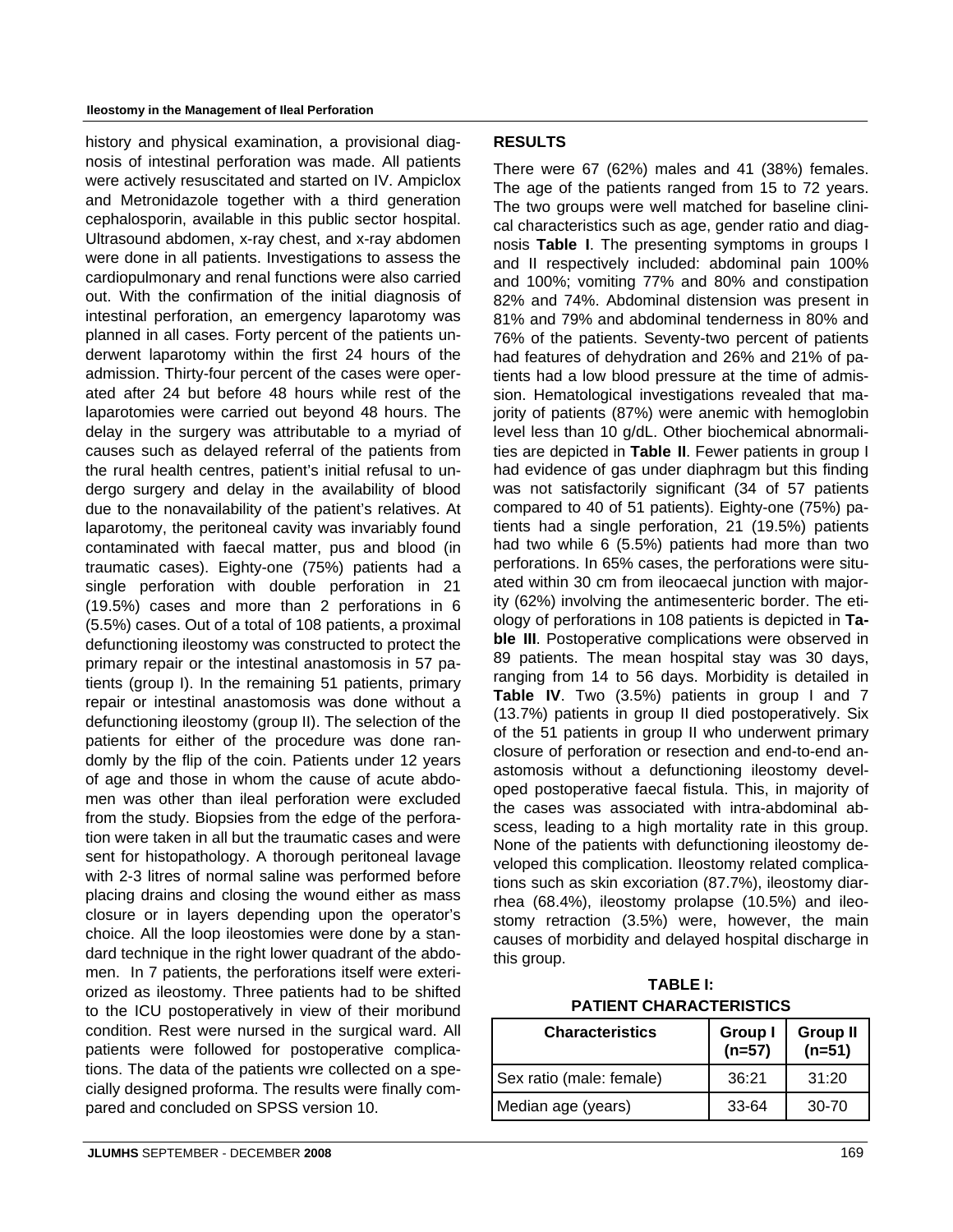| <b>BIOCHEMICAL ABNORMALITIES</b> |                 |                 |  |  |
|----------------------------------|-----------------|-----------------|--|--|
| <b>Biochemical</b><br>Tests      | Group $I(n=57)$ | Group II (n=51) |  |  |
| <b>Blood urea</b>                |                 |                 |  |  |
| Normal                           | 18 (32%)        | 15 (29%)        |  |  |
| Raised                           | 39 (68%)        | 26 (71%)        |  |  |
| <b>Serum creatinine</b>          |                 |                 |  |  |
| Normal                           | 46 (81%)        | 47 (92%)        |  |  |
| Raised                           | 11 (19%)        | 04 (8%)         |  |  |
| <b>Widal test</b>                |                 |                 |  |  |
| Negative                         | 19 (33%)        | 25 (45%)        |  |  |
| Positive                         | 38 (67%)        | 31 (55%)        |  |  |
| <b>Serum electrolytes</b>        |                 |                 |  |  |
| Normal                           | 35 (61%)        | 31 (60%)        |  |  |
| Altered                          | 22 (39%)        | 10 (40%)        |  |  |

| <b>TABLE II:</b>                 |  |  |
|----------------------------------|--|--|
| <b>BIOCHEMICAL ABNORMALITIES</b> |  |  |

| HISTOPATHOLOGICAL DATA (n=108) | <b>TABLE III:</b> |
|--------------------------------|-------------------|
|                                |                   |

| Histopathology               | Group I (n=57) | Group II (n=51) |
|------------------------------|----------------|-----------------|
| Typhoid                      | 38 (66%)       | 31 (60%)        |
| Tuberculosis                 | 12 (21%)       | 11 (22%)        |
| Non-specific<br>inflammation | 05 (9%)        | 02(4%)          |
| Trauma*                      | 02 (4%)        | 07 (14%)        |

*\*No biopsies done*

#### **DISCUSSION**

Spontaneous ileal perforation remains a formidable surgical condition in developing countries. Typhoid fever is the predominant cause of non-traumatic ileal perforation while other common causes include tuberculosis and trauma. $9-11$  In a series of 170 patients of ileal perforation by Muneer et al, typhoid and tuberculosis were found to be the leading causes with an incidence of 60% and 14.7 % cases respectively.<sup>12</sup> Our study confirms findings of similar studies. In this series, typhoid and tuberculosis were the underlying causes of ileal perforation in 68.5% and 21.3% respectively. We had a slight male preponderance in our series, with a male to female ratio of 1.6:1. This has been corroborated by other studies. $3,13$  Contrary to the common belief, the incidence of radiological evidence

#### **TABLE IV: POSTOPERATIVE COMPLICATIONS AND MORTALITY**

|                                      | *Group I<br>$(n=57)$ | **Group II<br>$(n=51)$ |
|--------------------------------------|----------------------|------------------------|
| Wound infection                      | 50                   | 14                     |
| Wound dehiscence                     | 17                   | 10                     |
| Septicemia                           | 13                   | 04                     |
| Intestinal obstruction               | 06                   | 02                     |
| Intra-abdominal abscess              | 01                   | 04                     |
| Faecal fistula                       | 00                   | 06                     |
| lleostomy related complica-<br>tions | 51                   | 00                     |
| Death                                | 02                   |                        |

*\* Primary closure / resection and end-to-end anastomosis with defunctioning ileostomy.* 

*\*\* Primary closure / resection and end-to-end anastomosis without defunctioning ileostomy*

of pneumoperitoneum was very low, found in only 68.5 % cases in this series, a finding supported by Ajao. <sup>14</sup> The precise reason for this low occurrence is not known but adhesions around the perforation, sealing of perforation and reabsorption of gases due to delayed presentation can be cited as few causes. Some studies, however, report a higher incidence of gas under diaphragm with a range from 75 to 82.5 percent. 3,15,16 That ileal perforation is best treated by surgery is universally accepted, but the exact nature of the surgical procedure remains controversial to date. Surgery for ileal perforation is associated with a high morbidity. Of all the postoperative complications, faecal fistula remains the most dreaded with an incidence of around 12 percent.<sup>17</sup> Anastomotic leakage or dehiscence of the primary repair of the perforation is by far the most frequent underlying cause for the fistula formation. Nguyen reported 5 cases of faecal fistula of his own experience that resulted in 4 deaths and cited Meirer who experienced 6 deaths in 8 cases of postoperative faecal fistula.<sup>18</sup> Kouame et al, have attributed 11 (50%) deaths in their series to faecal fistula. This complication, though not specific to a given surgical technique, nevertheless is seen more commonly when a suture is applied in a septic technique. Kouame et al, report a higher incidence of postoperative fistula in cases where no defunctioning ileostomy was carried out; they report 11 postoperative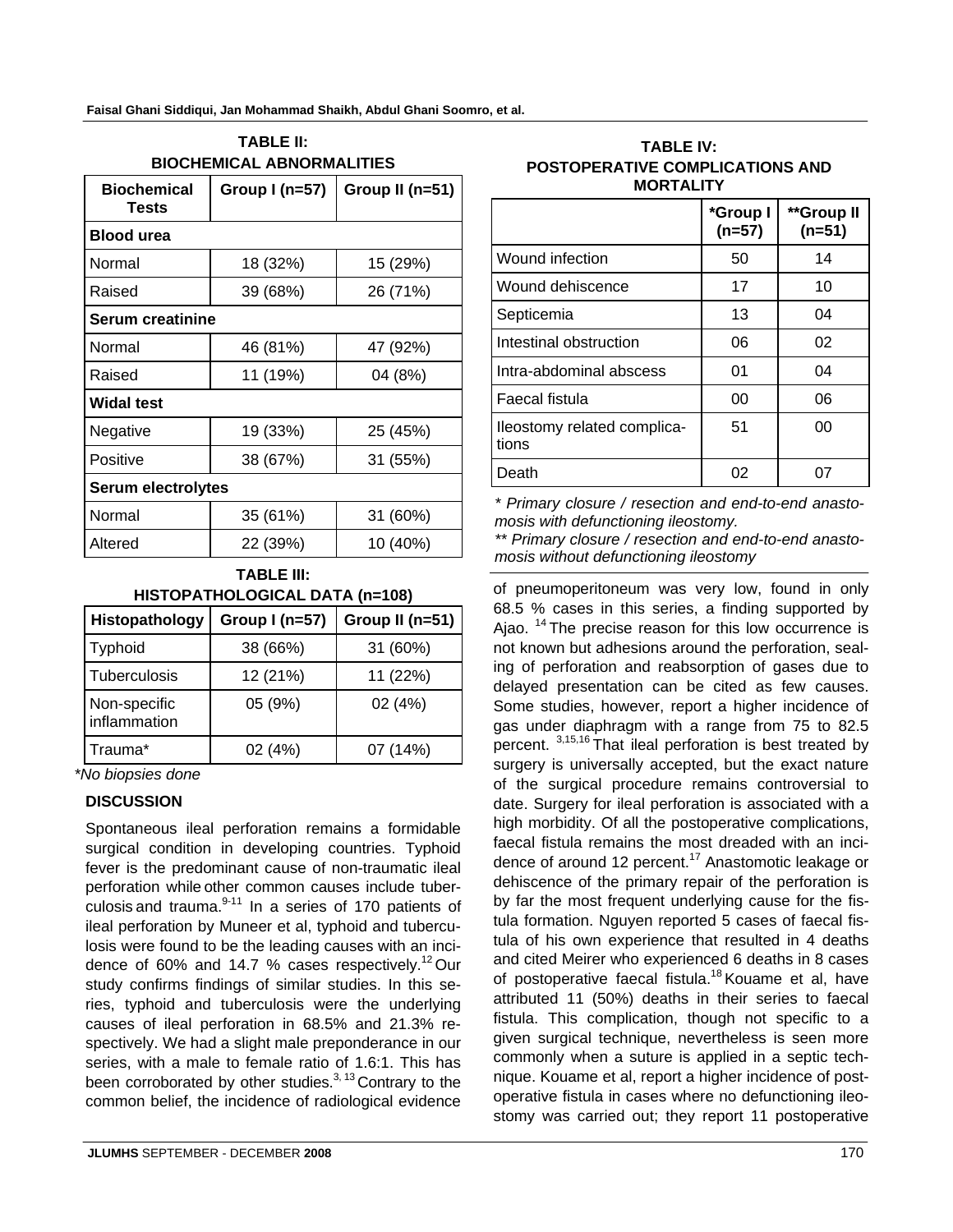#### **Ileostomy in the Management of Ileal Perforation**

faecal fistula with 8 occurring after end-to-end anastomosis compared to three where resection and anastomosis was protected by a defunctioning ileostomy.<sup>10</sup> Singh et al,<sup>9</sup> in a study of 42 patients undergoing surgery for typhoid perforation found that none of the patients undergoing temporary ileostomy developed a postoperative faecal fistula compared to 5 patients, who developed this complication following simple closure of the perforation.<sup>9</sup> This study also substantiates these findings. Faecal fistula developed in 6 out of the 51 (11.6%) patients in group II where no defunctioning ileostomy was done to protect the closure of perforation or end-to-end anastomosis. None of the Group I patients with a defunctioning ileostomy developed a faecal fistula. All patients with faecal fistula succumbed causing 13.7 % mortality in group II compared to 3.5% mortality in group I. The rate of occurrence of faecal fistula is around 12% and it is widely reported as inducing a high mortality rate. In our own experience, there were 6 deaths in 7 cases of faecal fistula. Postoperative septic shock was the cause of death in the remaining three cases who died in this series. The management of an ileal stoma, however, remains an intimidating task especially in public sector hospitals with no arrangement for stoma-care teams. In our study 87.7% patients with an ileostomy developed ileostomy-specific complications such as skin excoriation (87.7%), ileostomy diarrhea (68.4%), ileostomy prolapse (10.5%) and retraction of ileostomy (3.5%). Two (3.5%) patients with ileostomy died compared to 7 (13.7%) patients who underwent primary closure or resection and anastomosis without a covering ileostomy. However, though a small number of ileostomy complications were fatal, they caused prolongation of the hospitalization time up to 56 days. A defunctioning ileostomy has firmly been established as a successful procedure in our series in terms of overall mortality. The complications, though, remained very high mainly due to improper fashioning of the stoma and inadequate postoperative nursing care of the stoma.

#### **CONCLUSION**

We conclude that temporary defunctioning ileostomy in cases of ileal perforation plays an important role in reducing the incidence of complications like faecal fistula. This helps reduce mortality in patients undergoing surgery for ileal perforations. Ileostomy-specific complications, however, increase the postoperative stay of the patient. These complications can be reduced, if not outright eliminated, by proper fashioning of the stoma and provision of adequate nursing care of the stoma. We recommend that defunctioning ileostomy should be preferred over all other surgical options in cases of ileal perforations.

#### **REFERENCES**

- 1. Rehman A. Spontaneous ileal perforation: an experience of 33 cases. J Pak Med I 2003; 3(1): 105-10.
- 2. Jhobta RS, Attri AK, Kaushik R, Sharma R, Jhobta A. Spectrum of perforation peritonitis in India –review of 504 consecutive cases. World J Emerg Surg 2006; 1: 26.
- 3. Hussain T, Alam SN, Salim M. Outcome of ileostomy in cases of small bowel perforation. Pak J Surg 2005; 21(2)65-71.
- 4. Gibney EJ. Typhoid perforation. Br J Surg 1989; 76: 887-9.
- 5. Richens J. Management of bowel perforation in typhoid fever. Trop Doct 1991; 21: 149-51.
- 6. Na'aya HU, Eni UE, Chama CM. Typhoid perforation in Maiduguri, Nigeria. Ann of Af Med 2004; 3 (2): 69-72.
- 7. Talwar S, Sharma R, Mittal DK, Parassad P. Typhoid enteric perforation. Aust N Z J Surg 1997; 67: 351-3.
- 8. Khan AA, Khan IR, Najeeb U, Shaikh AJ. Comparison between primary repair and exteriorization in cases of typhoid perforation. Ann King Edward Med Coll 2005; 11(3): 226-7.
- 9. Singh S, Singh K, Grover AS. Two-layer closure of typhoid ileal perforations: a prospective study of 46 cases. Br J Surg 1995; 82: 1253-5.
- 10. Kouame J, Koudio L, Tarquin HT. Typhoid ileal perforation: surgical experience of 64 patients. Acta Chir Belg 2004; 104: 445-7.
- 11. Cristopher MP, Tran TH, Gordon D. Typhoid fever. N Engl J Med 2002; 347(22): 1770-82.
- 12. Muneer A, Shaikh AR, Shaikh GA, Qureshi GA. Various complications in ileostomy construction. World Appl Sci J 2007; 2(3): 190-3.
- 13. Khanna AK, Misra MK. Typhoid perforation of the gut. Postgr Med J 1984; 60: 523-8.
- 14. Ajoa OG. Typhoid perforation: factors effecting mortality and morbidity. Int Surg 1982; 67: 317-9.
- 15. Shirazi B, Shamim MS, Bhatti AI, Shamim M. Localised small bowel perforation –a radiological rarity. J Pak Med Assoc 2005; 54(2): 102-4.
- 16. Shukla VK, Sahoo SP, Chauhan VS, Pandey M, Gautam A. Enteric perforation –single layer closure. Dig Dis Sci 2004; 49(1): 161-4.